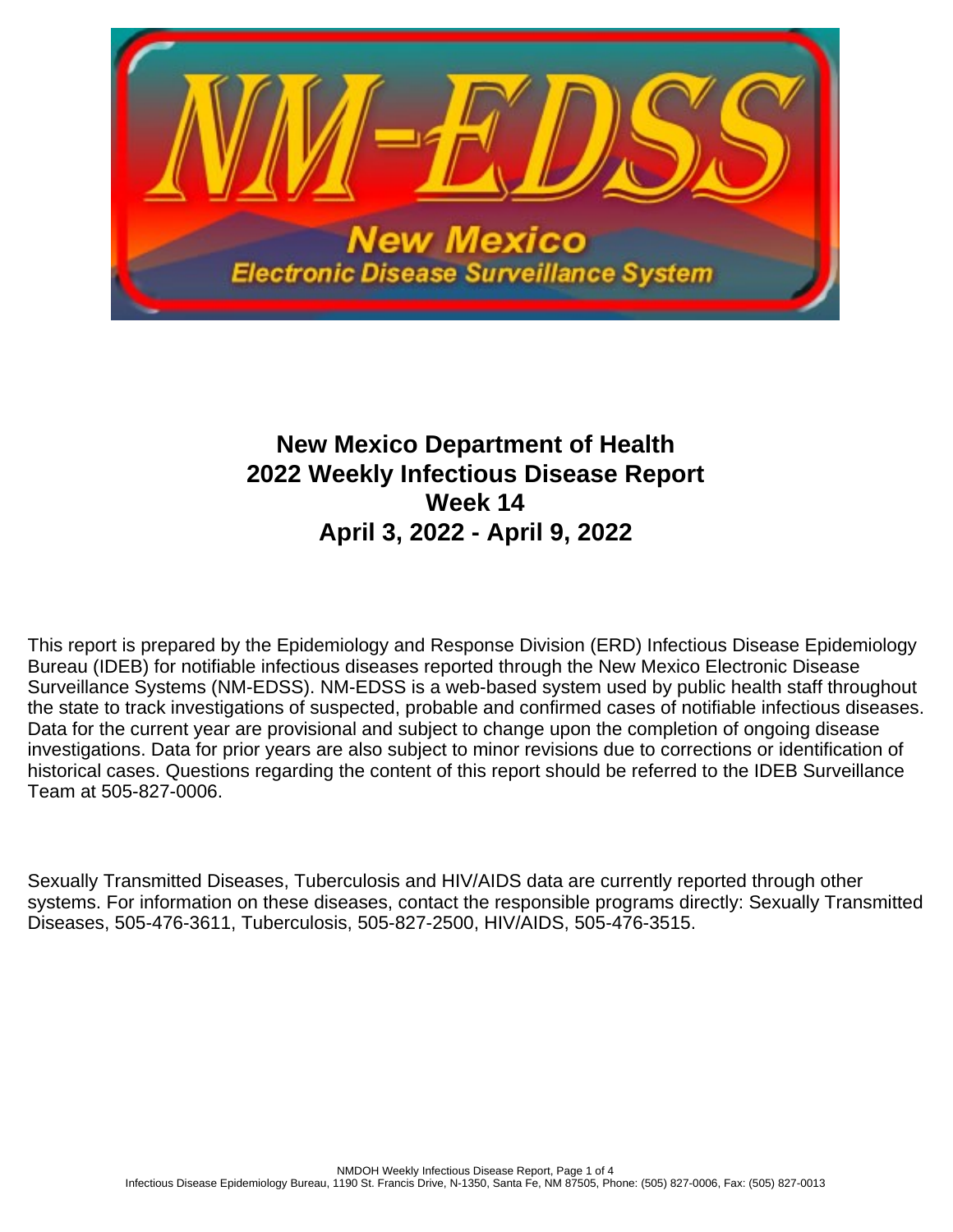# **Monthly Trends for Selected Notifiable Infectious Diseases As of April 9, 2022**

Includes probable and confirmed cases only.

Data for the current year are provisional and may change significantly upon the completion of ongoing investigations. Data for prior years are also subject to minor revisions due to corrections or identification of historical cases.

#### **Number of Reported Cases of Campylobacteriosis by Month**

#### **Number of Reported Cases of Salmonellosis by Month**









 **Number of Reported Cases of Shigellosis by Month**





 **Number of Reported Cases of Shiga toxin-producing E. coli by Month**



100 80 Number of Reported cases Number of Reported cases 60 40 20  $\overline{0}$ . Jan Feb Mar Apr May Jun Jul Aug Sep Oct Nov Dec Month

2022 --- Average, last 5 years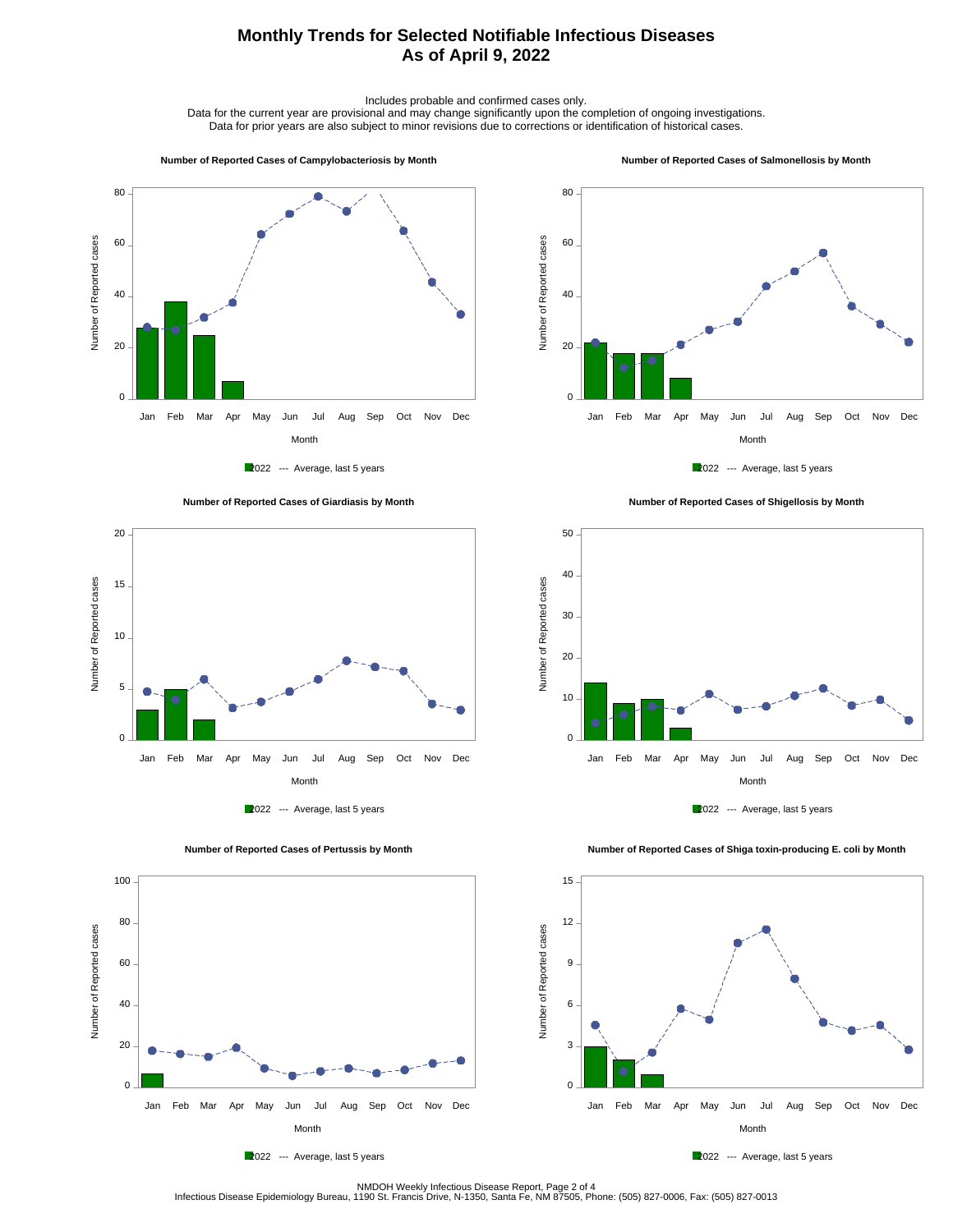## **Summary of Notifiable Infectious Diseases Reported to the New Mexico Electronic Disease Surveillance System (NM-EDSS) As of April 9, 2022**

Includes probable and confirmed cases only.<br>Data for the current year are provisional and may change significantly upon the completion of ongoing investigations.<br>Data for prior years are also subject to minor revisions due

| Condition                                         | <b>This</b><br>week | 5-year<br>weekly<br>average | Week<br>diff   | Last 4<br>weeks | 5-year<br>4-week<br>average | Last 4<br>weeks<br>diff | <b>YTD</b><br>2022 | 5-year<br><b>YTD</b><br>average | <b>YTD</b><br>diff | Total<br>2021  | <b>Total</b><br>2020 |
|---------------------------------------------------|---------------------|-----------------------------|----------------|-----------------|-----------------------------|-------------------------|--------------------|---------------------------------|--------------------|----------------|----------------------|
| 2019 Corona Virus                                 | 625                 | 372                         | 253            | 3204            | 1307                        | 1897                    | 144691             | 9015                            | 135676             | 204330         | 149462               |
| Acute flaccid myelitis                            | 0                   | $\pmb{0}$                   | $\pmb{0}$      | $\mathsf 0$     | $\pmb{0}$                   | $\pmb{0}$               | $\pmb{0}$          | $\mathsf 0$                     | $\mathsf 0$        | 0              | 0                    |
| Amebiasis                                         | 0                   | $\pmb{0}$                   | 0              | 0               | 0                           | 0                       | $\pmb{0}$          | 0                               | $\pmb{0}$          | 0              | 0                    |
| Botulism, foodborne                               | 0                   | $\mathbf 0$                 | 0              | 0               | 0                           | 0                       | $\pmb{0}$          | 0                               | 0                  | 0              | 0                    |
| Botulism, infant                                  | 0                   | $\mathbf 0$                 | 0              | 0               | 0                           | 0                       | $\pmb{0}$          | 0                               | 0                  | $\overline{2}$ | $\mathbf{1}$         |
| Botulism, wound                                   | 0                   | $\pmb{0}$                   | $\pmb{0}$      | 0               | $\pmb{0}$                   | $\mathbf 0$             | $\pmb{0}$          | 0                               | 0                  | 5              | $\mathbf{1}$         |
| <b>Brucellosis</b>                                | $\pmb{0}$           | $\pmb{0}$                   | $\pmb{0}$      | $\mathsf 0$     | $\pmb{0}$                   | $\pmb{0}$               | 0                  | $\pmb{0}$                       | 0                  | $\overline{c}$ | 0                    |
| Campylobacteriosis                                | 8                   | $\overline{7}$              | $\mathbf{1}$   | 25              | 25                          | $\mathbf 0$             | 91                 | 95                              | $-4$               | 665            | 459                  |
| Chikungunya Virus                                 | 0                   | $\pmb{0}$                   | 0              | 0               | 0                           | 0                       | $\pmb{0}$          | 0                               | 0                  | 1              | 0                    |
| Chikungunya non-neuroinvasive disease             | 0                   | $\mathbf 0$                 | 0              | 0               | 0                           | 0                       | $\mathbf{1}$       | 0                               | $\mathbf{1}$       | 0              | 0                    |
| Cholera                                           | 0                   | $\pmb{0}$                   | $\pmb{0}$      | 0               | $\pmb{0}$                   | $\mathbf 0$             | $\pmb{0}$          | $\pmb{0}$                       | $\mathsf 0$        | $\mathbf{1}$   | 0                    |
| Colorado Tick Fever                               | 0                   | $\pmb{0}$                   | $\pmb{0}$      | $\mathsf 0$     | 0                           | 0                       | 0                  | $\pmb{0}$                       | $\pmb{0}$          | 0              | 0                    |
| Cryptosporidiosis                                 | $\overline{2}$      | $\mathbf{1}$                | $\mathbf{1}$   | 3               | $\overline{\mathbf{4}}$     | $-1$                    | 12                 | 11                              | $\mathbf{1}$       | 66             | 36                   |
| Cyclosporiasis                                    | 0                   | $\mathbf 0$                 | 0              | 0               | 0                           | $\mathbf 0$             | $\mathbf{1}$       | 0                               | $\mathbf{1}$       | 12             | 6                    |
| Cysticercosis (Taenia solium)                     | 0                   | $\mathbf 0$                 | 0              | 0               | 0                           | 0                       | $\pmb{0}$          | 0                               | $\pmb{0}$          | 0              | $\mathbf{1}$         |
| Dengue Fever                                      | 0                   | $\pmb{0}$                   | 0              | 0               | 0                           | $\mathbf 0$             | $\pmb{0}$          | 0                               | 0                  | 0              | $\mathbf{1}$         |
| Ehrlichiosis, chaffeensis                         | $\pmb{0}$           | $\pmb{0}$                   | $\pmb{0}$      | $\mathsf 0$     | $\pmb{0}$                   | $\pmb{0}$               | 0                  | $\pmb{0}$                       | $\pmb{0}$          | 0              | 0                    |
| Giardiasis                                        | $\mathbf{1}$        | $\mathbf{1}$                | 0              | 3               | 5                           | $-2$                    | 12                 | 16                              | $-4$               | 39             | 47                   |
| Group A Streptococcus, invasive                   | 9                   | $\overline{7}$              | $\overline{2}$ | 27              | 31                          | $-4$                    | 121                | 105                             | 16                 | 363            | 320                  |
| Group B Streptococcus, invasive                   | 5                   | 4                           | $\mathbf{1}$   | 12              | 17                          | $-5$                    | 45                 | 66                              | $-21$              | 214            | 230                  |
| Haemophilus influenzae, invasive                  | $\mathbf{1}$        | $\mathbf{1}$                | $\pmb{0}$      | 4               | 4                           | $\pmb{0}$               | 12                 | 16                              | $-4$               | 21             | 29                   |
| Hansen disease (Leprosy)                          | 0                   | $\pmb{0}$                   | $\pmb{0}$      | 0               | 0                           | 0                       | 0                  | 0                               | $\pmb{0}$          | 0              | 0                    |
| Hantavirus pulmonary syndrome                     | 0                   | $\pmb{0}$                   | 0              | 0               | 0                           | 0                       | 0                  | $\mathbf{1}$                    | $-1$               | 1              | $\mathbf{1}$         |
| Hemolytic uremic synd, postdiarrheal              | 0                   | $\pmb{0}$                   | 0              | 0               | 0                           | 0                       | $\pmb{0}$          | 0                               | 0                  | 0              | 0                    |
| Hepatitis A, acute                                | 0                   | $\mathbf{1}$                | -1             | 0               | 5                           | -5                      | $\mathbf{1}$       | 14                              | $-13$              | $\overline{7}$ | 10                   |
| Hepatitis B Viral Infection, Perinatal            | 0                   | $\pmb{0}$                   | 0              | 0               | $\pmb{0}$                   | $\mathsf 0$             | $\pmb{0}$          | 0                               | 0                  | $\overline{2}$ | 0                    |
| Hepatitis B virus infection, Chronic              | $\overline{a}$      | $\mathbf 3$                 | $-1$           | 5               | 11                          | -6                      | 38                 | 39                              | $-1$               | 130            | 104                  |
| Hepatitis B, acute                                | 0                   | $\pmb{0}$                   | 0              | 0               | 0                           | $\mathbf 0$             | 0                  | $\mathbf{1}$                    | $-1$               | 3              | 0                    |
| Hepatitis C Virus Infection, chronic or resolved* | 56                  | 34                          | 22             | 175             | 141                         | 34                      | 505                | 513                             | -8                 | 477            | 277                  |
| Hepatitis C, acute                                | 0                   | $\pmb{0}$                   | 0              | $\overline{c}$  | $\mathbf{1}$                | $\mathbf{1}$            | $\boldsymbol{7}$   | 5                               | $\overline{2}$     | 0              | $\mathbf{1}$         |
| Hepatitis E, acute                                | 0                   | $\pmb{0}$                   | 0              | 0               | 0                           | $\mathbf 0$             | $\pmb{0}$          | 0                               | $\mathsf 0$        | 0              | $\mathsf 0$          |
| Influenza-associated Pediatric Mortality          | 0                   | $\pmb{0}$                   | 0              | 0               | 0                           | $\mathbf 0$             | 0                  | $\overline{\mathbf{c}}$         | $-2$               | 0              | 3                    |
| Legionellosis                                     | 0                   | $\pmb{0}$                   | 0              | $\mathbf{1}$    | $\mathbf{1}$                | $\mathbf 0$             | 6                  | $\overline{4}$                  | $\overline{2}$     | 22             | 17                   |
| Listeriosis                                       | 0                   | $\pmb{0}$                   | 0              | 0               | $\mathbf{1}$                | $-1$                    | $\mathbf{1}$       | $\mathbf{1}$                    | 0                  | 3              | 4                    |
| Lyme disease                                      | 0                   | $\pmb{0}$                   | 0              | 0               | 0                           | $\mathsf 0$             | 0                  | 0                               | 0                  | $\overline{2}$ | 0                    |
| Malaria                                           | 0                   | $\pmb{0}$                   | $\pmb{0}$      | $\pmb{0}$       | $\pmb{0}$                   | 0                       | 0                  | $\pmb{0}$                       | 0                  | $\mathbf{1}$   | $\mathbf{1}$         |

\*Data are affected by significant reporting delays